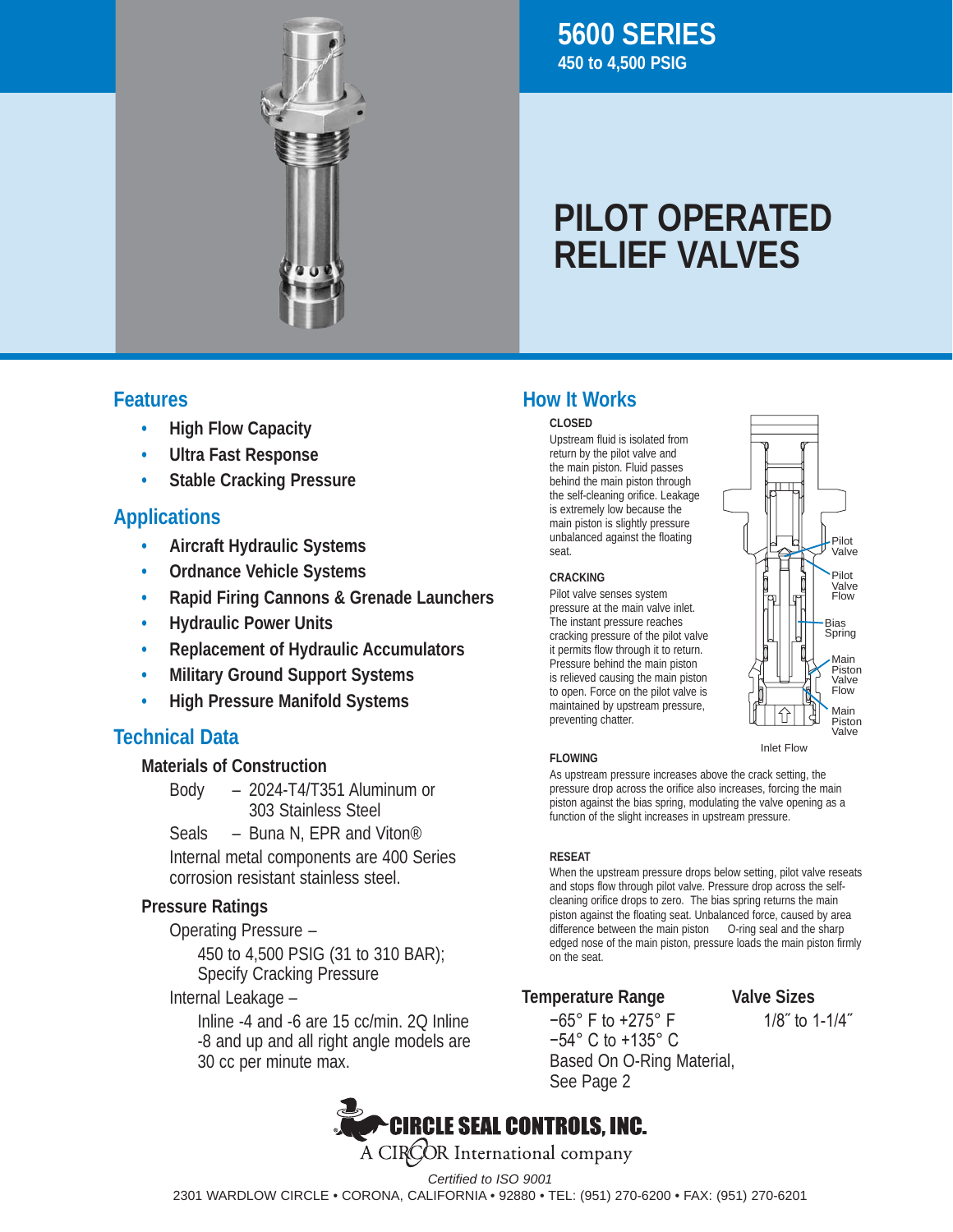## **How To Order**



## **Dimensions**

#### **INLINE 5600 SERIES**

| Dash<br>No. | <b>Size</b>        | Tube O.D.<br>Nom. | А     | B     | C     | D     |
|-------------|--------------------|-------------------|-------|-------|-------|-------|
| 4BB         | 1/4"               | 0.250             | 4.000 | 0.688 | 0.438 | 1.000 |
| 6BB         | 3/8"               | 0.375             | 5.000 | 0.813 | 0.500 | 1.000 |
| 8BB         | $1/2$ "            | 0.500             | 6.000 | 1.000 | 0.625 | 1.375 |
| 12BB        | 3/4"               | 0.750             | 7.000 | 1.375 | 1.705 | 1.375 |
| 16BB        | $1^{\prime\prime}$ | 1.000             | 7.000 | 1.750 | 1.705 | 1.375 |
| 24BB        | $1 - 1/2"$         | 1.500             | 7.000 | 2.250 | 1.705 | 1.500 |

information on special connections, operating pressures and temperature ranges.

The Inline Piloted Relief Valve envelope conforms to MS28893. Dimensions in inches.

#### **CARTRIDGE TYPE C5600 SERIES**

Both a low and high flow cartridge valve have been developed for use in modular hydraulic systems. These standard units utilize the same internal parts as our inline valve. Order the 2Q size for flows up to 110 gallons per minute. Both the Aluminum and Stainless Steel housings contain Stainless Steel internal parts. Cracking pressures to 4300 psi.

**Weight - Model No. 2Q** Aluminum .29 lbs. Stainless Steel .65 lbs.



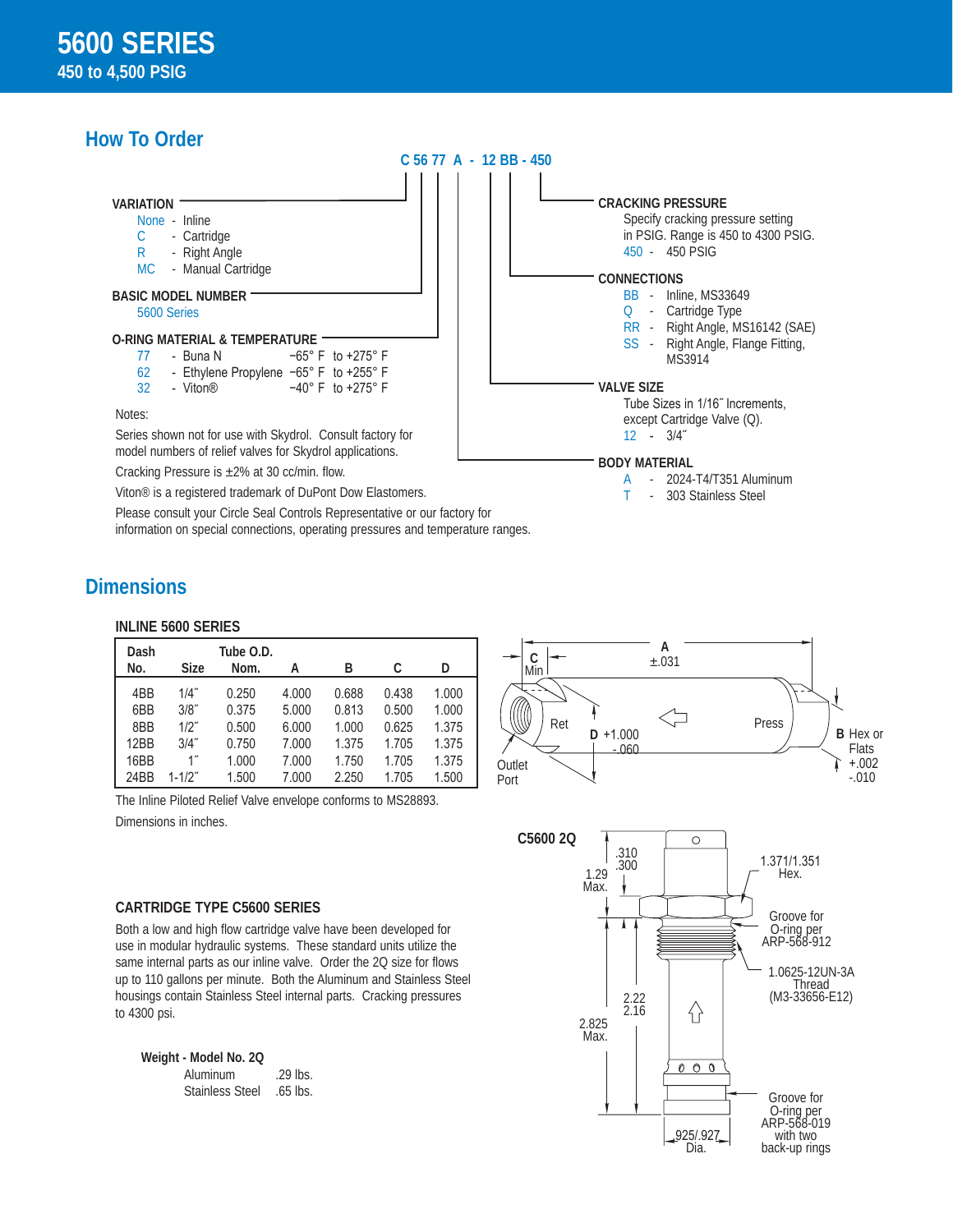## **Manual Cartridge MC5600 Dimensions**

The MC5600 is a user adjustable version of the basic product. It allows rapid prototyping of a hydraulic system for optimum performance. The "K" option provides a Hand Knob. The "F" option provides a Tamperproof Cover once the discrete setting has been applied to the system. The MC5600 is also available in the right angle configuration shown below.



#### **RIGHT ANGLE R5600 SERIES**

Qualified to MIL-V-52687, standard C5600 Series Cartridge Valves can be mounted in right angle ported bodies. Straight tube threads are available in sizes 8 through 12 per MS16142, and in sizes 16 through 24 with flanges per MS39314 (military equivalents of SAE). When ordering QPL valves to requirements of MIL-V-52687, specify MIL-V-52687 in brackets underneath the part number.

For dimensional information on R5600 mounting bodies, consult factory.

**Right Angle R5600 SS with Mounting Body**







## **Flow Data**

#### **MAXIMUM FLOWS TO MIL-V-52687**

| <b>Cracking</b><br><b>Pressure</b><br><b>Setting</b><br>$90^{\circ}$ F | <b>Maximum</b><br><b>Rise To</b><br>Rated<br>Flow (PSI) | <b>Maximum</b><br><b>Decrease</b><br><b>To Reseat</b><br>(PSI) | <b>Maximum</b><br><b>Decrease</b><br><b>Of Setting</b><br>@ 275°F |   | 6      | Rated Flow @ 90± 20°F (GPM)<br>8 | 10                   | <b>Size</b><br>$12 \,$ | 16                   | 20                   | 24                     | <b>2Q</b>              |
|------------------------------------------------------------------------|---------------------------------------------------------|----------------------------------------------------------------|-------------------------------------------------------------------|---|--------|----------------------------------|----------------------|------------------------|----------------------|----------------------|------------------------|------------------------|
| 450 - 774<br>775 - 1349<br>1350 - 2199<br>$2200 - 4300$                | 40<br>60<br>80<br>100                                   | 25<br>55<br>90<br>180                                          | 35<br>45<br>90<br>180                                             | 3 | 5<br>6 | 12<br>12<br>12<br>12             | 20<br>20<br>20<br>20 | 32<br>32<br>32<br>32   | 48<br>48<br>48<br>48 | 60<br>70<br>80<br>86 | 60<br>80<br>100<br>110 | 60<br>80<br>100<br>110 |